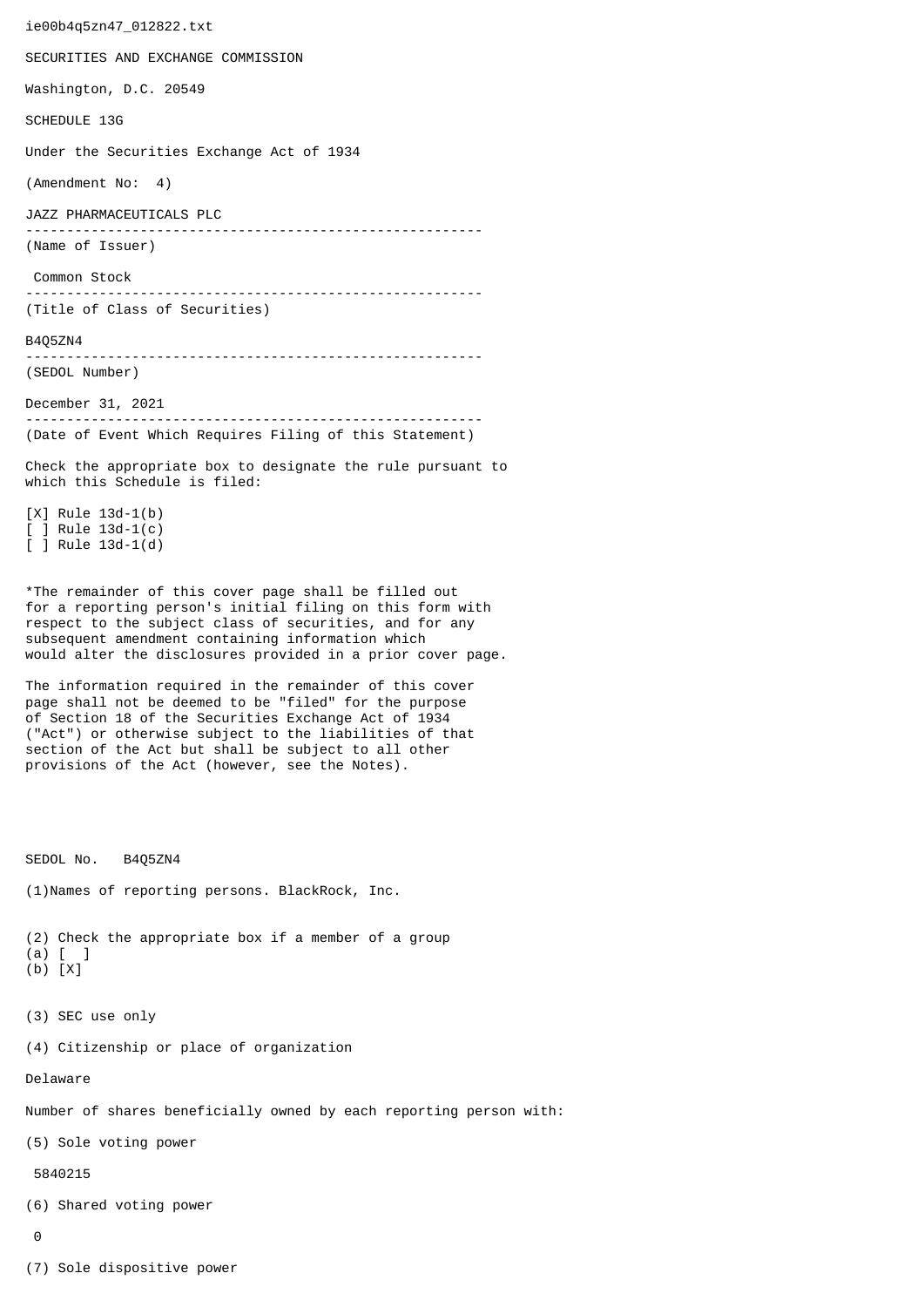```
 6450368
(8) Shared dispositive power
 \boldsymbol{\Theta}(9) Aggregate amount beneficially owned by each reporting person
  6450368
(10) Check if the aggregate amount in Row (9) excludes certain shares
(11) Percent of class represented by amount in Row 9
 10.5%
(12) Type of reporting person
HC
Item 1.
Item 1(a) Name of issuer:
                             -----------------------------------------------------------------------
JAZZ PHARMACEUTICALS PLC
Item 1(b) Address of issuer's principal executive offices:
-----------------------------------------------------------------------
5TH FLOOR, WATERLOO EXCHANGE, WATERLOO ROAD
DUBLIN Ireland D04 E5W7
Item 2.
2(a) Name of person filing:
               ----------------------------------------------------------------------
BlackRock, Inc.
2(b) Address or principal business office or, if none, residence:
 -----------------------------------------------------------------------
BlackRock, Inc.
55 East 52nd Street
New York, NY 10055
2(c) Citizenship:
                             --------------------------------------------------------------------
 See Item 4 of Cover Page
2(d) Title of class of securities:
                                       -------------------------------------------------------------------
 Common Stock
2(e) SEDOL No.:
See Cover Page
Item 3.
```
If this statement is filed pursuant to Rules  $13d-1(b)$ , or  $13d-2(b)$  or  $(c)$ , check whether the person filing is a: [ ] Broker or dealer registered under Section 15 of the Act; [ ] Bank as defined in Section 3(a)(6) of the Act; ] Insurance company as defined in Section  $3(a)(19)$  of the Act; [ ] Investment company registered under Section 8 of the Investment Company Act of 1940;

[ ] An investment adviser in accordance with Rule  $13d-1(b)(1)(ii)(E)$ ;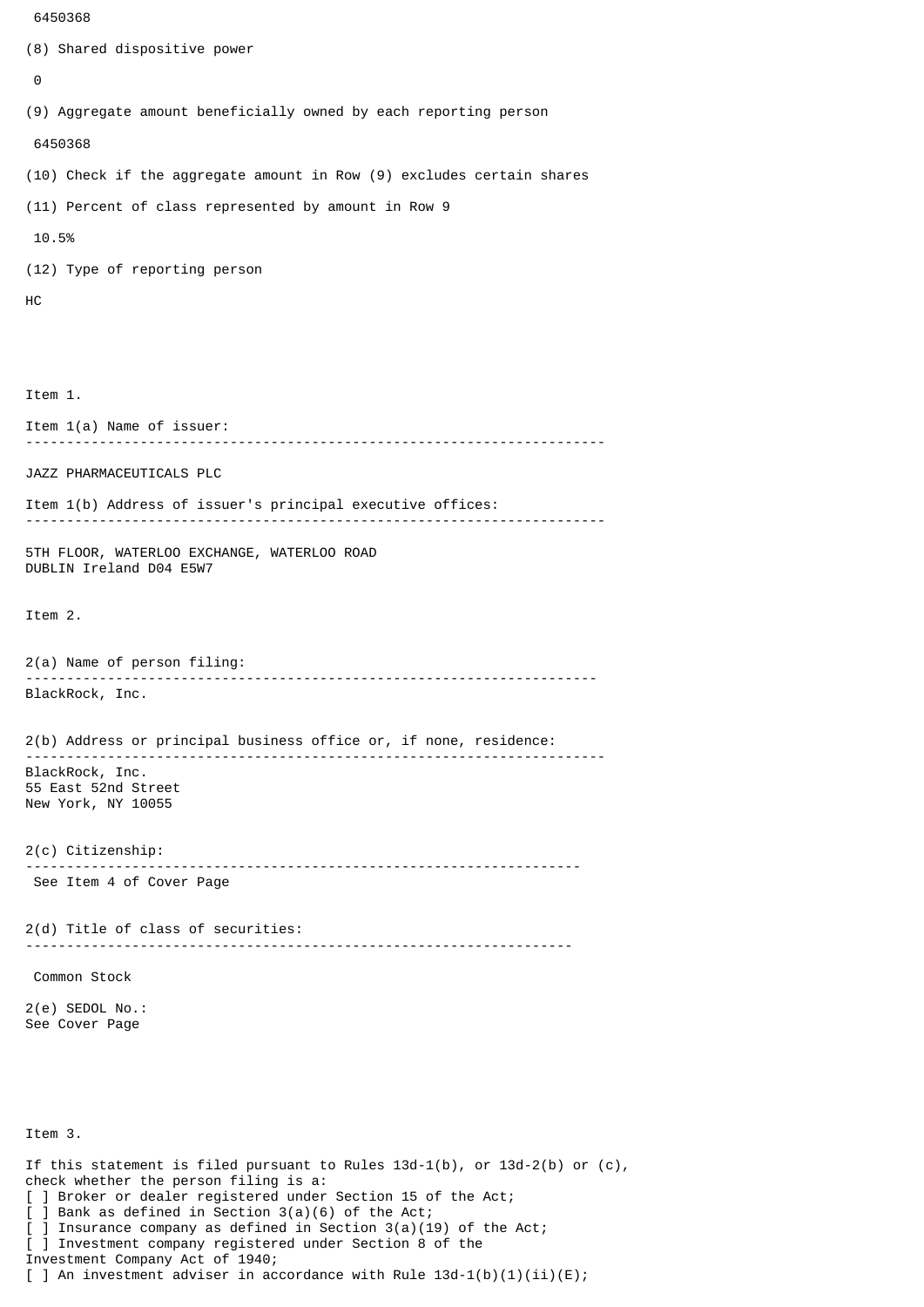[ ] An employee benefit plan or endowment fund in accordance with Rule  $13d-1(b)(1)(ii)(F);$ [X] A parent holding company or control person in accordance with Rule  $13d-1(b)(1)(ii)(G);$ [ ] A savings associations as defined in Section 3(b) of the Federal Deposit Insurance Act (12 U.S.C. 1813); [ ] A church plan that is excluded from the definition of an investment company under section  $3(c)(14)$  of the Investment Company Act of 1940; [ ] A non-U.S. institution in accordance with Rule 240.13d-1(b)(1)(ii)(J);  $\lceil$  ] Group, in accordance with Rule 240.13d-1(b)(1)(ii)(K). If filing as a non-U.S. institution in accordance with Rule  $240.13d-1(b)(1)(ii)(J)$ , please specify the type of institution: Item 4. Ownership Provide the following information regarding the aggregate number and percentage of the class of securities of the issuer identified in Item 1. Amount beneficially owned: 6450368 Percent of class 10.5% Number of shares as to which such person has: Sole power to vote or to direct the vote 5840215 Shared power to vote or to direct the vote  $\Theta$ Sole power to dispose or to direct the disposition of 6450368 Shared power to dispose or to direct the disposition of  $\Omega$ 

Item 5.

Ownership of 5 Percent or Less of a Class. If this statement is being filed to report the fact that as of the date hereof the reporting person has ceased to be the beneficial owner of more than 5 percent of the class of securities, check the following [ ].

Item 6. Ownership of More than 5 Percent on Behalf of Another Person

 If any other person is known to have the right to receive or the power to direct the receipt of dividends from, or the proceeds from the sale of, such securities, a statement to that effect should be included in response to this item and, if such interest relates to more than 5 percent of the class, such person should be identified. A listing of the shareholders of an investment company registered under the Investment Company Act of 1940 or the beneficiaries of employee benefit plan, pension fund or endowment fund is not required.

 Various persons have the right to receive or the power to direct the receipt of dividends from, or the proceeds from the sale of the common stock of JAZZ PHARMACEUTICALS PLC. No one person's interest in the common stock of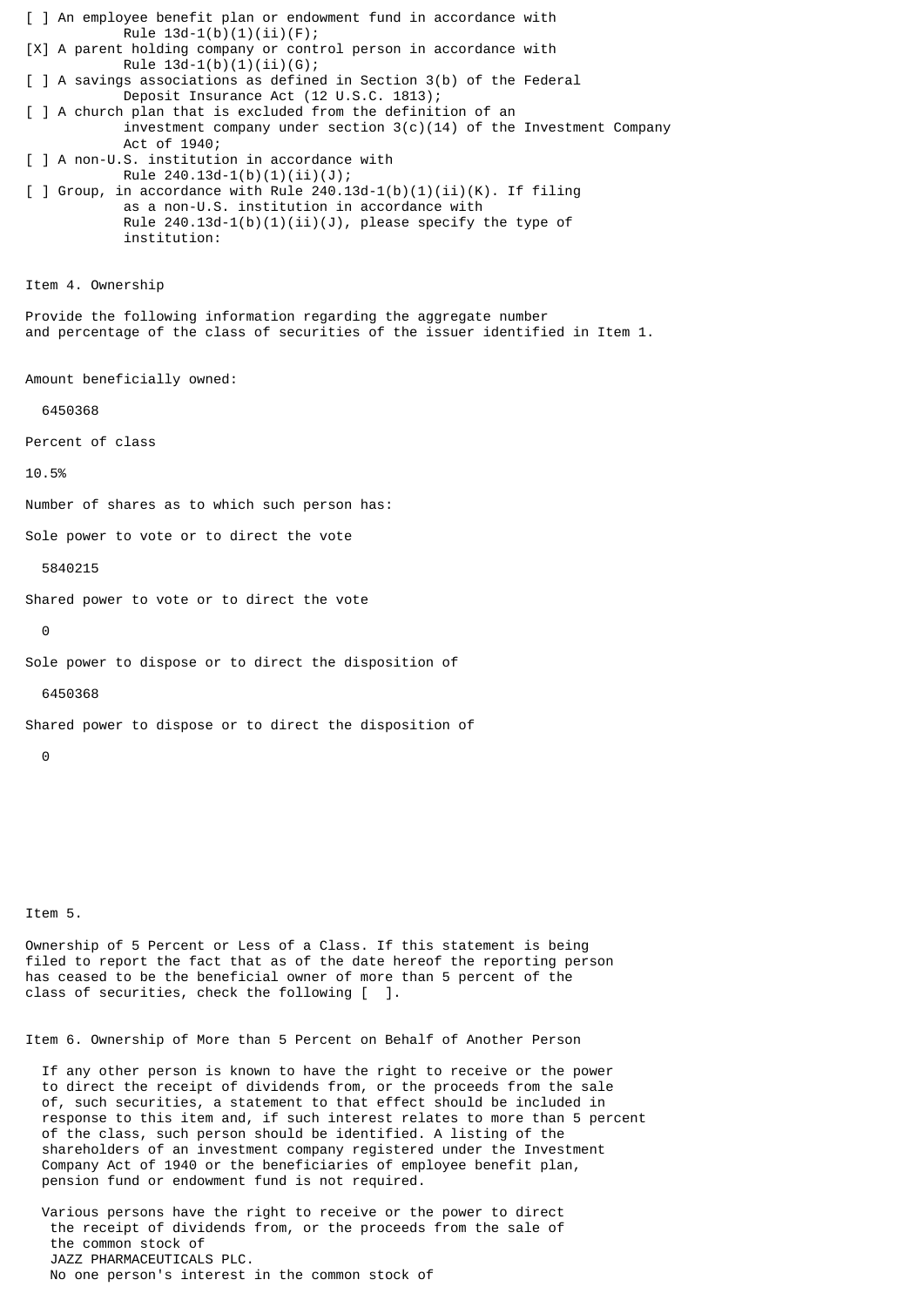JAZZ PHARMACEUTICALS PLC is more than five percent of the total outstanding common shares.

Item 7. Identification and Classification of the Subsidiary Which Acquired the Security Being Reported on by the Parent Holding Company or Control Person.

See Exhibit A

Item 8. Identification and Classification of Members of the Group

If a group has filed this schedule pursuant to Rule  $13d-1(b)(ii)(J)$ , so indicate under Item 3(j) and attach an exhibit stating the identity and Item 3 classification of each member of the group. If a group has filed this schedule pursuant to Rule  $13d-1(c)$  or Rule  $13d-1(d)$ , attach an exhibit stating the identity of each member of the group.

## Item 9. Notice of Dissolution of Group

Notice of dissolution of a group may be furnished as an exhibit stating the date of the dissolution and that all further filings with respect to transactions in the security reported on will be filed, if required, by members of the group, in their individual capacity.

See Item 5.

Item 10. Certifications By signing below I certify that, to the best of my knowledge and belief, the securities referred to above were acquired and are held in the ordinary course of business and were not acquired and are not held for the purpose of or with the effect of changing or influencing the control of the issuer of the securities and were not acquired and are not held in connection with or as a participant

in any transaction having that purpose or effect.

Signature.

After reasonable inquiry and to the best of my knowledge and belief, I certify that the information set forth in this statement is true, complete and correct.

Dated: January 28, 2022 BlackRock, Inc.

Signature: Spencer Fleming

-------------------------------------------

Name/Title Attorney-In-Fact

The original statement shall be signed by each person on whose behalf the statement is filed or his authorized representative. If the statement is signed on behalf of a person by his authorized representative other than an executive officer or general partner of the filing person, evidence of the representative's authority to sign on behalf of such person shall be filed with the statement, provided, however, that a power of attorney for this purpose which is already on file with the Commission may be incorporated by reference. The name and any title of each person who signs the statement shall be typed or printed beneath his signature.

Attention: Intentional misstatements or omissions of fact constitute Federal criminal violations (see 18 U.S.C. 1001).

Exhibit A